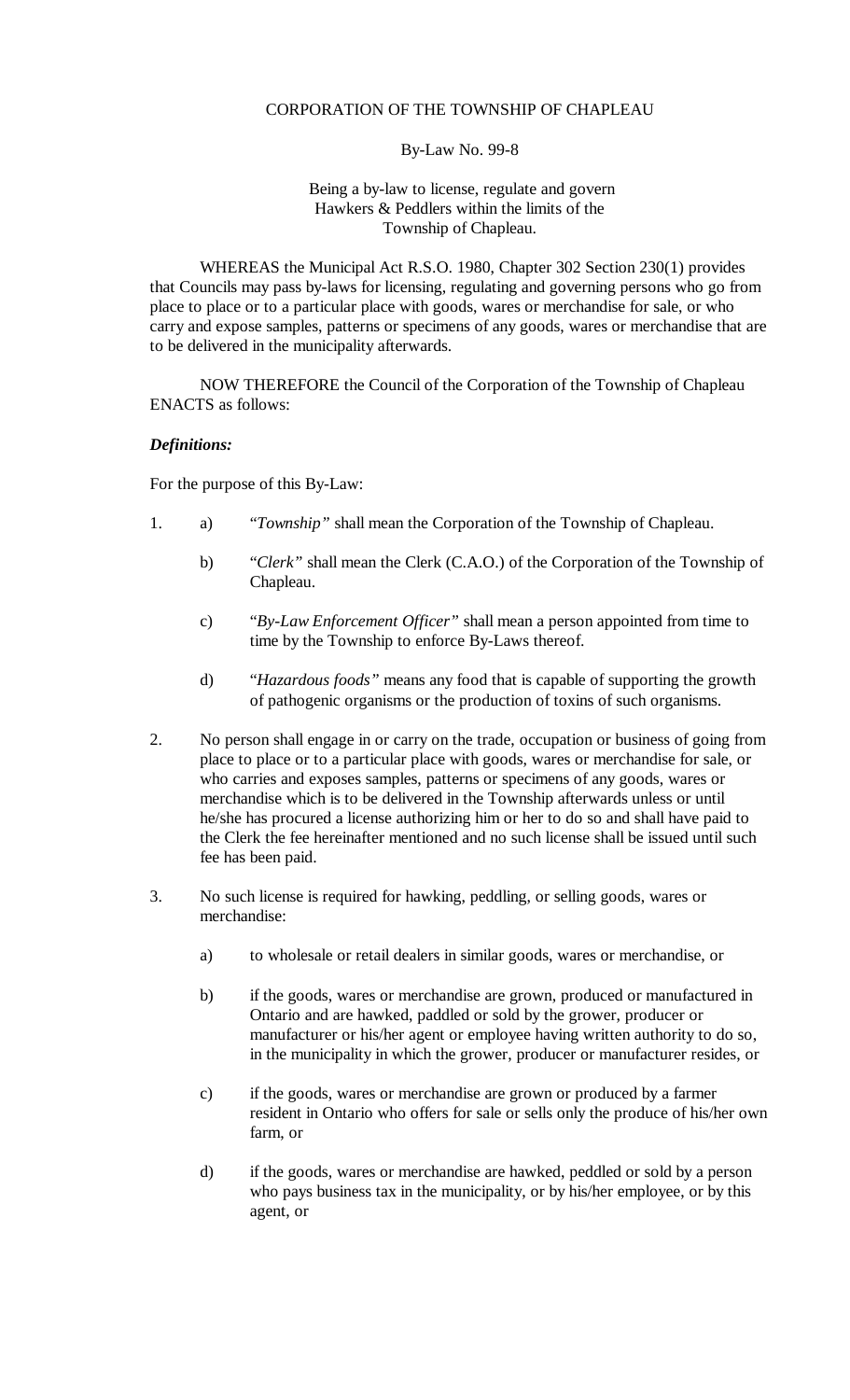Page 2 of 3 By-Law 99-8

- e) if the goods, wares or merchandise are hawked, peddled or sold by an agent of the grower, producer or manufacturer, acting on behalf of a dealer who pays business tax in the municipality in respect of premises used for the sale of such goods, wares or merchandise, or
- f) by persons who sell milk or cream or fluid milk products to the consumer or to any person for resale.
- g) Every vehicle used for the purposes intended by this By-Law shall be equipped with mechanical refrigerated storage and display facilities that shall be used for holding hazardous foods.
- h) Food that is intended to be transported, displayed, stored or sold or offered for sale in a frozen state shall be frozen to a temperature of -18 C or lower until sold or prepared for use.
- 4. The annual license fee to act as a hawker or peddler within the Township of Chapleau shall be as follows:

| a) | One person using a motor vehicle         | \$500.00 |
|----|------------------------------------------|----------|
| b) | Each additional person acting as helpers | \$15.00  |

5. Such licenses shall be issued by the Clerk, they shall bear the seal of the Corporation and shall be signed by the Clerk and shall not be transferable.

(maximum of three helpers per vehicle)

- 6. Licenses issued under this By-Law shall expire on the 31st day of December of each year.
- 7. No such person licensed under this By-Law shall engage in or carry the business of hawking or peddling except during daylight hours.
- 8. No such person licensed under this By-Law shall stop his motor vehicle on any street at any one location for more then ten minutes at any one time.
- 9. The Township may revoke any license issued under this By-Law where such power to revoke may, pursuant to the Municipal Act or any other Act, be exercised by By-Law of the Council of the Township, but before revoking any such license the holder thereof shall be given at least 7 days written notice mailed or delivered to his/her address last known to the Township and shall be permitted either by him/herself or by his/her representative to appear before Council to show cause why he/she believes such license should not be revoked.
- 10. a) The Licensee shall at all times while carrying on his business have his/her license with him and shall upon demand exhibit it to any municipal officer, peace officer or ratepayer and if he/she fails to do so, is subject to the requirements of Section 11 of this by-law.
	- b) If a peace office demands the production of a license by any person to whom this By-Law applies and the demand is not complied with, it is the duty of the peace officer and he/she has the power to arrest such person without a warrant and to take him/her before the nearest justice of the peace, there to be dealt with according to law.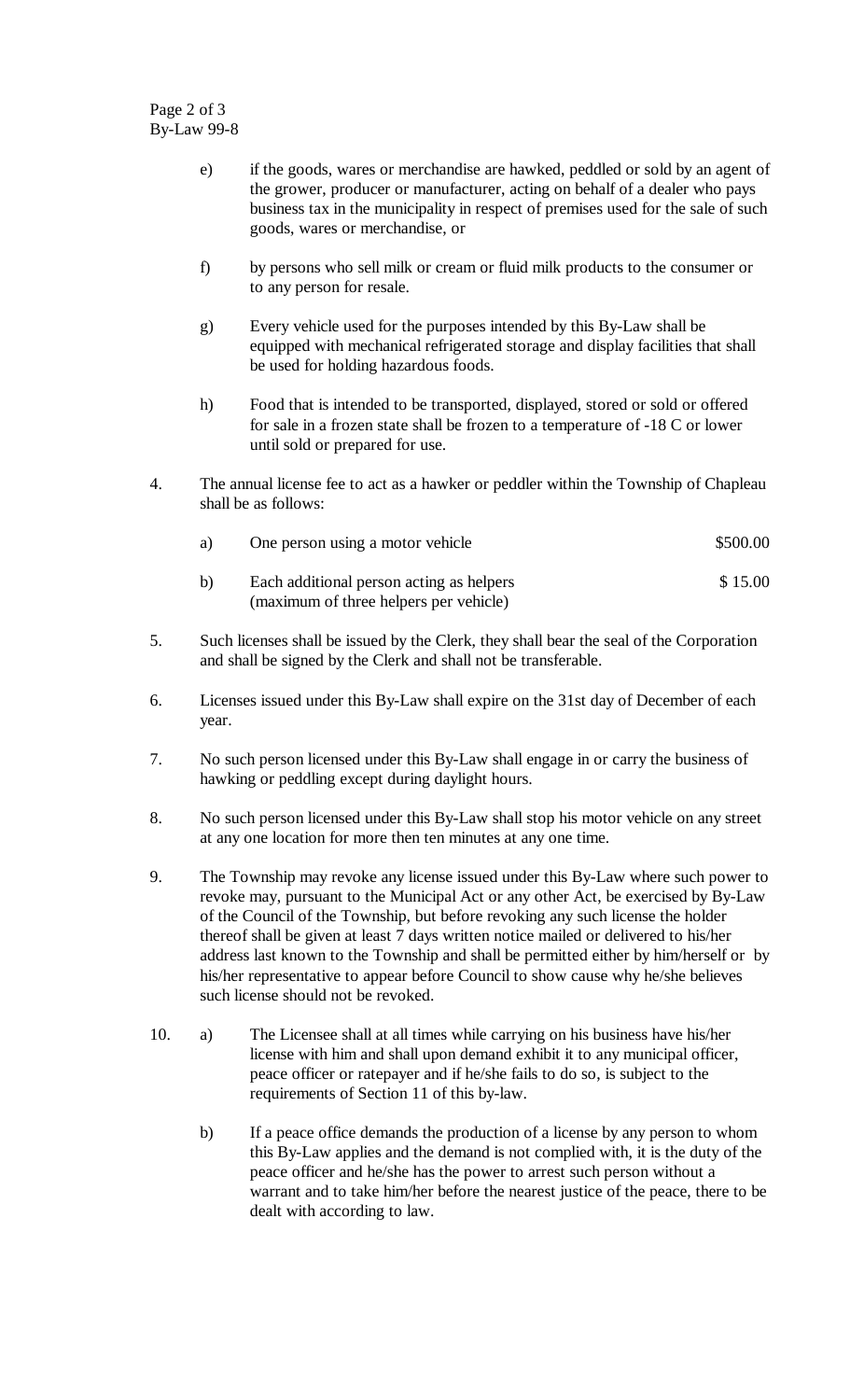- 11. That any person who shall contravene any of the provisions of this By-Law and any amendments thereto, shall forfeit and pay a penalty at the discretion of the convicting Judge, exclusive of costs and may be collected in a manner outlined in the Provincial Offenses Act.
- 12. That By-Laws 88-11, 92-22 and 93-8 be and are hereby repealed in their entirety.
- 13. That this by-law shall come into full force and effect on the 22nd day of February, 1999.

READ a FIRST, SECOND and THIRD time and FINALLY PASSED this 22nd day of February, 1999.

 $\overline{a}$ 

Reeve. C.A.O.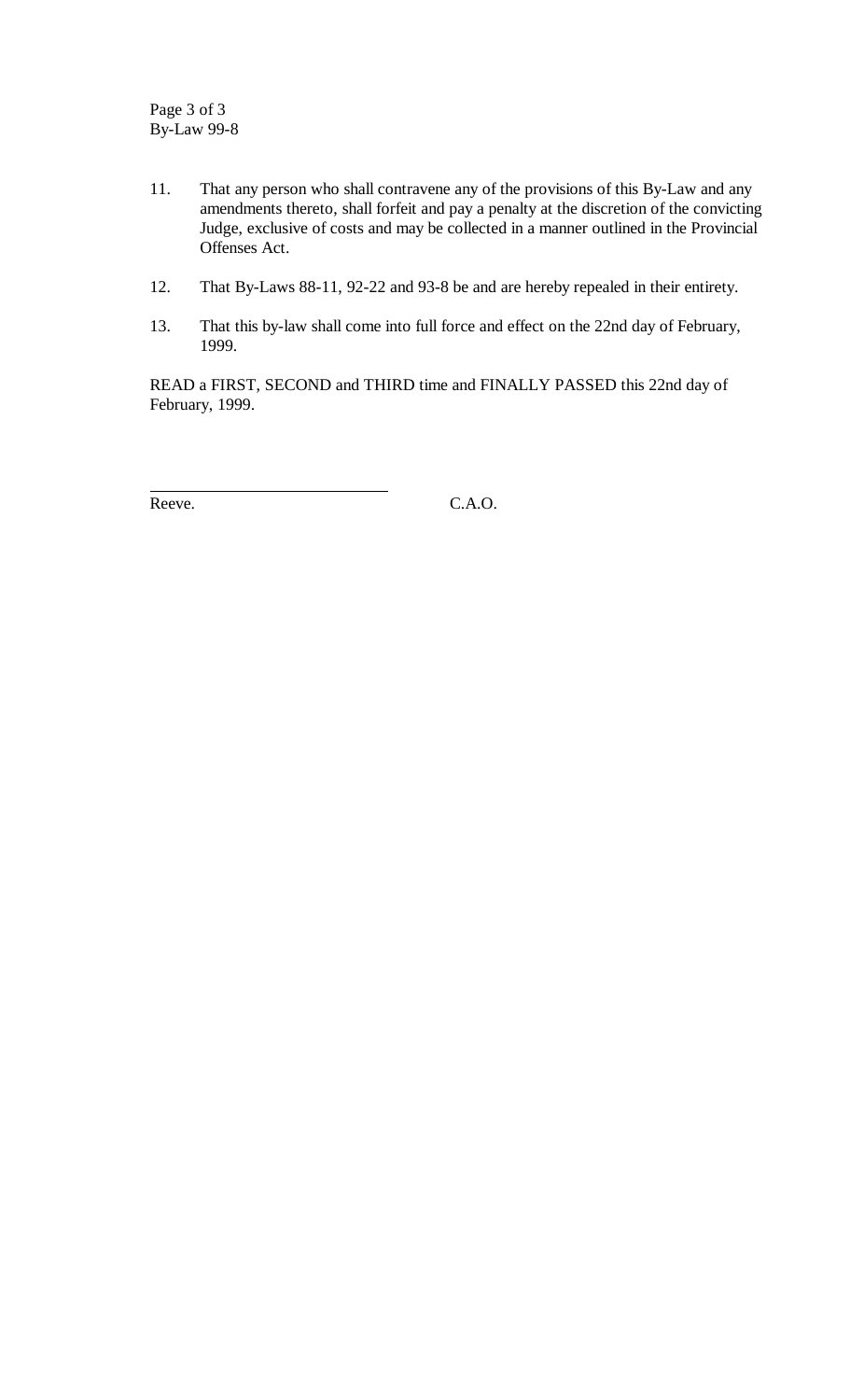(Office Use Only) License Fee:  $\frac{\$}{\$}$ 

Receipt No.: Date of Payment: License No.:

Date of Issue:

 The Corporation of the Township of Chapleau Application for Hawkers & Peddlers License

Telephone No:

Business Address:

Mailing Address:

The Limited, hereby makes application for a Hawkers and Peddlers license

in respect to the above mentioned premises.

- 1. As part of this application, I hereby certify that I, of Street am the of the above mentioned company and as such have knowledge of the facts herein stated.
- 2. Its head office is at the  $\frac{1}{\sqrt{2\pi}}$  of  $\frac{1}{\sqrt{2\pi}}$ .
- 3. I am the sole/part owner of the business. The undermentioned persons are partners with me:

| Name | Address | Place and Date of Birth |
|------|---------|-------------------------|
|      |         |                         |

4. I have/have not, previously carried on a similar business at:

Name of Municipality

|  | <b>Issuer of License</b> |
|--|--------------------------|
|  |                          |

- 5. I propose to commence business on  $\overline{\phantom{a}}$  to the inclusive.
- 6. I have/have not been refused or had a license cancelled or been connected with any firm or partnership that has had a license refused or cancelled in the Township of Chapleau or elsewhere, except as follows:
- 7. Detailed list of goods to be offered for sale, (if space is insufficient, attache list):